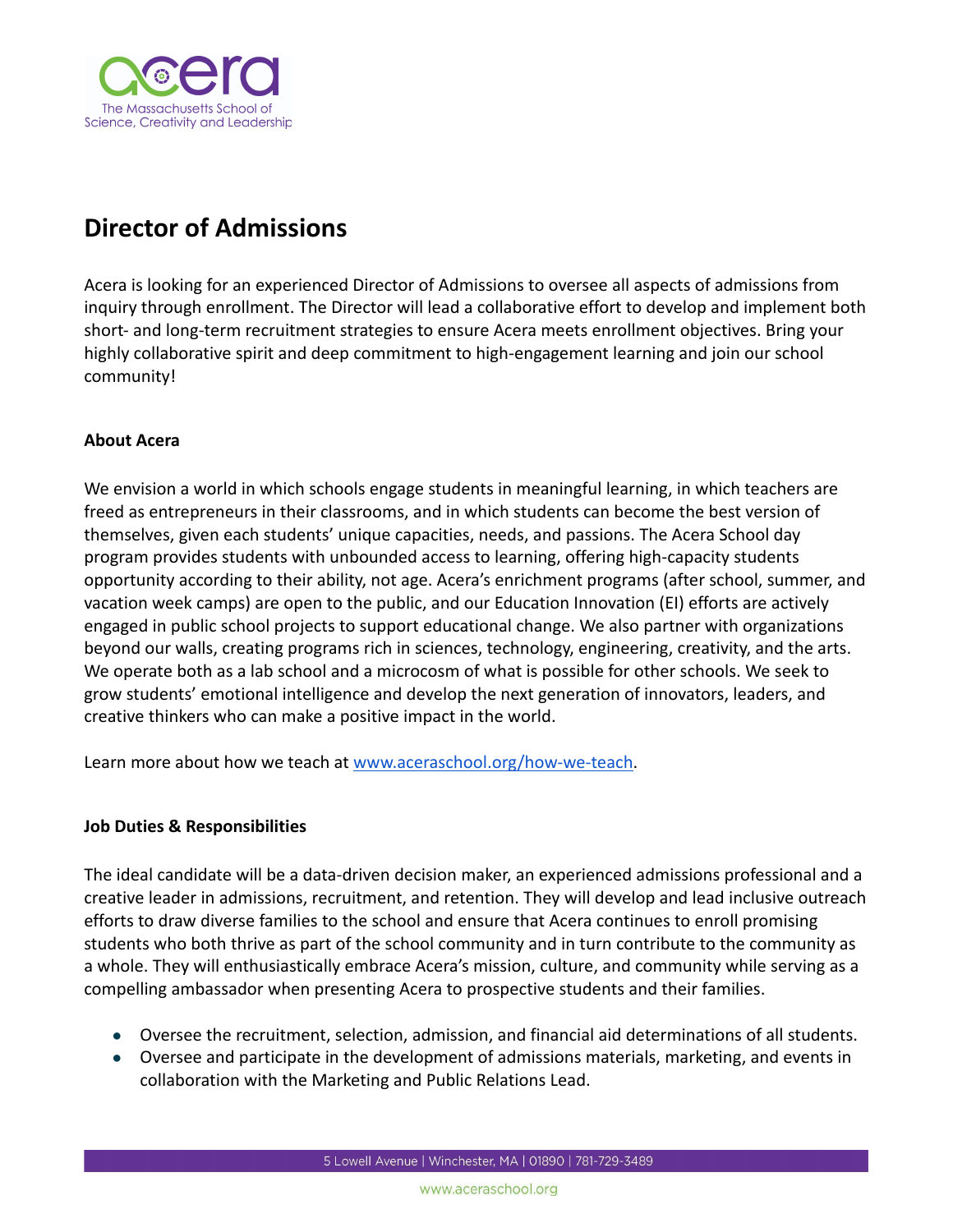

- Inspire the Acera community to actively participate in admissions events including individual and group tours; student shadow visits; information sessions; student observations, testing, and interviews; parent-to-parent connections; and individual family conversations.
- Manage parent and student expectations and deliver admissions decisions in a manner that is honest, caring, and diplomatic.
- Conduct exit interviews when students graduate or transfer to another school.
- Establish and maintain positive relationships with area educational constituencies including area schools, preschools, consultants, admissions directors, and organizations and create networking opportunities.
- Abide by a "no-surprise" policy, alerting the Founder & Director to any issues that would conflict with the school's mission or detract from serving the best interests of the community.

### **Qualifications**

- At least 5 years of admissions experience in independent schools.
- Proficiency in Blackbaud Enrollment Management system.
- A genuine empathy for prospective families and an awareness of the needs and sensitivities of parents, students, faculty, staff, and administrators and ultimately be able to manage expectations and deliver admissions decisions in a manner that is honest, caring, and diplomatic.
- Exceptional communication and interpersonal skills including outstanding writing and public speaking skills plus the ability to interact comfortably and collaboratively with a variety of people and present before large and small audiences.
- Ability to independently establish and manage multiple, and often competing, priorities and maintain accurate records.
- Proficiency in Word, Excel, Zoom, and Google applications as well as the ability to quickly learn and adapt to new programs.
- Bachelor's degree.

## **Term & Anticipated Start Date**

Full-time, exempt, year-round position. Start date as desired, by July 1, 2022.

#### **Salary & Benefits**

- Paid federal/state holidays plus school-year breaks.
- Two weeks of accrued vacation.
- Health, dental and vision benefits available, SIMPLE IRA.